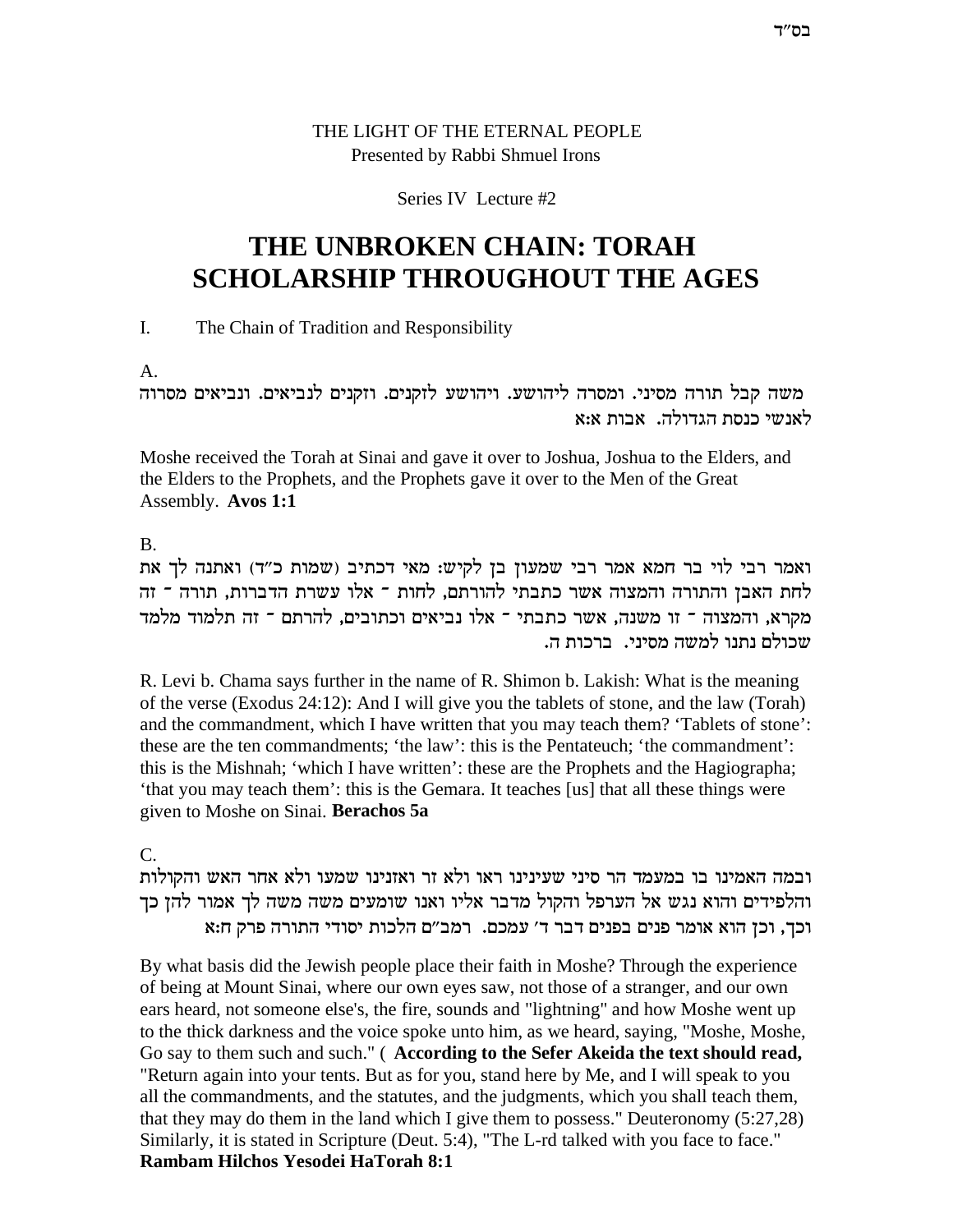D.

כִּי יִפָּלֵא מִמְךָ דָבָר לַמְשִׁפָּט בֵּין–דָּם | לְדָם בֵּין–דִּין לְדִין וּבֵין נֶגַע לְנֶגַע דִּבְרֵי רִיבֹת בִּשְׁעָרֶיךָ וקמת ועלית אל-המקום אשר יבחר ד' א-להיך בו: ובאת אל-הכהנים הלוים ואל-השפט אֲשֶׁר יִהְיֶה בַּיָּמִים הָהֶם וְדָרַשְׁתַּ וְהִגִּידוּ לְךָ אֶת דְּבַר הַמְּשָׁפָּט: וְעַשִׂיתָ עַל-פִּי הַדָּבָר אֲשֶׁר יַגִּידוּ לְךָ מְןְ–הַמַּקוֹם הַהוּא אֲשֶׁר יִבְחַר ד' וְשָׁמַרְתַּ לַעֲשׂוֹת כְּכֹל אֲשֶׁר יוֹרוּךָ: \_ עַל–פִּי הַתּוֹרָה אֲשֶׁר יוֹרוּךְ וְעַלְ–הַמְּשָׁפָּט אֲשֵׁר–יֹאמְרוּ לְךְ תַּעֲשֵׂה לֹא תָסוּר מִן–הַדֶּבָר אֲשֵׁר–יַגִּידוּ לְךְ יָמְין וּשָׂמֹאל: דברים יז:ח–יא

If there arises a matter too hard for you in judgment, between blood and blood, between plea and plea, and between plague and plague, being matters of controversy inside your gates; then shall you arise, and get to the place which the L-rd your G-d shall choose; And you shall come to the priests the Levites, and to the judge who shall be in those days, and inquire; and they shall declare to you the sentence of judgment; And you shall do according to the sentence, which they of that place which the L-rd shall choose shall declare to you; and you shall take care to do according to all that they inform you; According to the sentence of the Torah which they shall teach you, and according to the judgment which they shall tell you, you shall do; you shall not decline from the sentence which they shall declare to you, to the right hand, nor to the left. Deut. 17:8-11

E.

תנן התם: משמת יוסף בן יועזר איש צרידה ויוסף בן יוחנן איש ירושלים בטלו האשכולות איש שהכל בו, ואמר רב יהודה אמר שמואל: כל אשכולות שעמדו להן לישראל מימות משה עד שמת יוסף בן יועזר היו למדין תורה כמשה רבינו, מכאן ואילך לא היו למדין תורה כמשה רבינו. והאמר רב יהודה אמר שמואל: שלשת אלפים הלכות נשתכחו בימי אבלו של משה דאישתכח להו ־ אישתכח, ודגמירן להו ־ הוו גמירי כמשה רבינו. והא תניא: משמת י הוו גמירי בתירי מטמאין מינאו, אם הבו מהורין מיהרן מיכא הייתה מינגל מינגל מינגירי משת להו כמשה רבינו. במתניתא תנא: כל אשכולות שעמדו לישראל מימות משה עד שמת יוסף בן יועזר איש צרידה לא היה בהם שום דופי, מכאן ואילך היה בהן שום דופי. . . . אמר רב יוסף: דופי של סמיכה קתני. והא יוסף בן יועזר גופיה מיפליג פליג בסמיכה כי איפליג בה ־ בסוף שניה, דבצר ליבא. תמורה טו:

We have learned in a Mishna elsewhere: When Yosef b. Yo'ezer of Tzereda and Yosef b. Yochanan of Jerusalem died, the grape-clusters came to an end. What is the meaning of eshkoloth [grape-clusters]? — A man in whom all (Torah, fear of G-d, and loving kindness) is contained. R. Yehudah reported in the name of Shmuel: All the 'grape-clusters' who arose from the days of Moses until Yosef b. Yo'ezer learned Torah like Moshe our Teacher. From that time onward, they did not learn Torah like Moshe our Teacher. But did not Rav Yehudah report in the name of Shmuel: Three thousand halachos were forgotten during the period of mourning for Moshe? — Those laws which were forgotten were forgotten, but those which were learned they learned like Moshe, our Teacher. But has it not been taught: After the death of Moshe, if those who pronounced unclean were in the majority, they [the Rabbis] declared [the object] unclean, and if those who pronounced clean were in the majority, they [the Rabbis] declared [it] clean? — Their acumen diminished, but, what they had learned, they learned like Moshe our Teacher. It has been taught: All the 'grape-clusters' who arose in Israel from the days of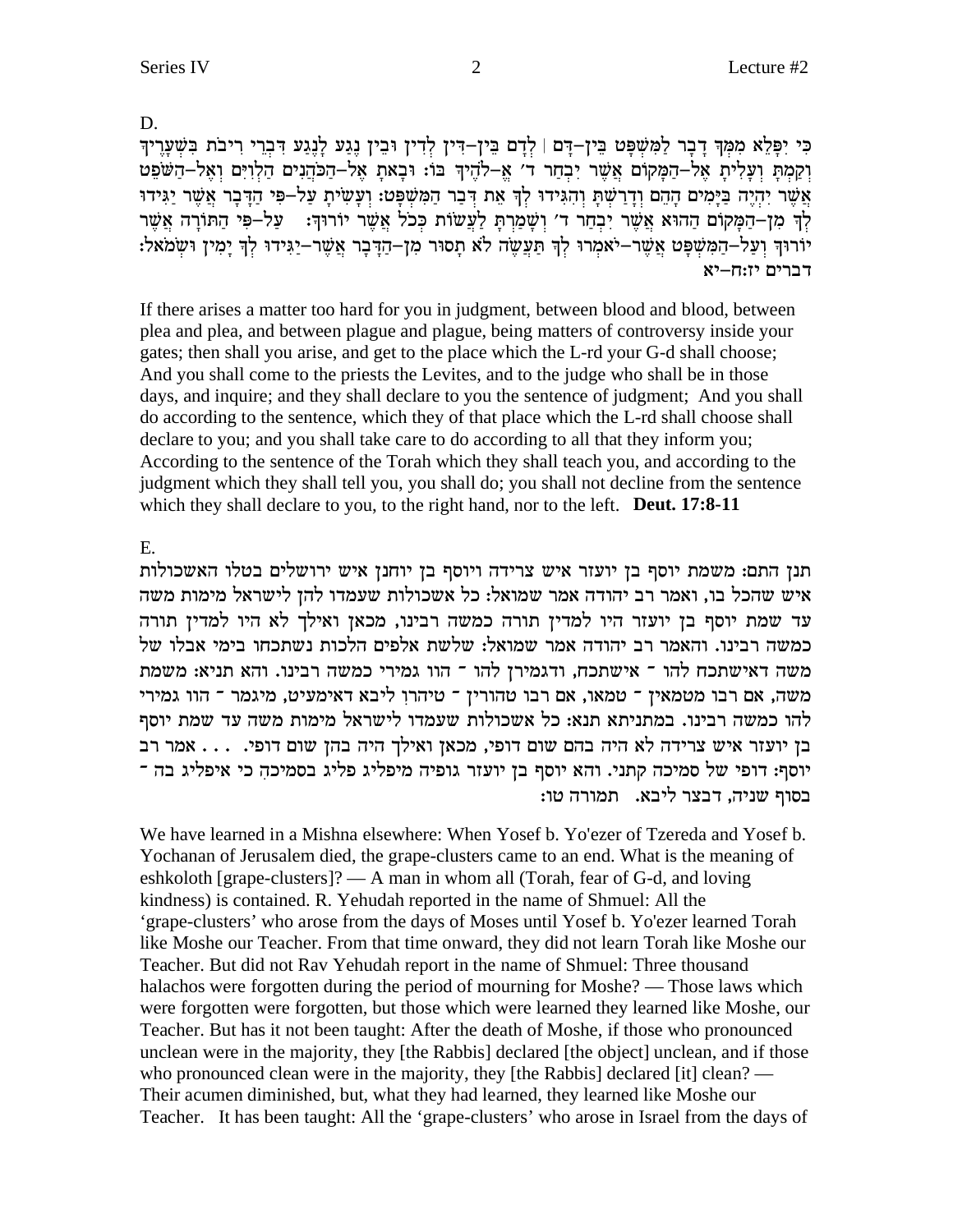Moshe until the death of Yosef b. Yo'ezer of Tzereda were free from all dofi [taint]. From that time onward, some matter of taint was found in them.... Said R.Yosef: [The word dofi here means] dispute, [e.g., the dispute] relating to 'laying on of hands' [on a sacrifice on Yom Tov]. But does not Yosef b. Yo'ezer himself differ with reference to the law of laying on of hands? — When he differed, it was in his latter years, when his mental powers declined. Temurah 15b,16a

## F.

אמר רבי זירא אמר רבא בר זימונא: אם ראשונים בני מלאכים ־ אנו בני אנשים, ואם  $(1)$ ראשונים בני אנשים ־ אנו כחמורים, ולא כחמורו של רבי חנינא בן דוסא ושל רבי פנחס בן יאיר, אלא כשאר חמורים. שבת קיב:

R. Zera said in Raba b. Zimuna's name: If the earlier [scholars] were sons of angels, we are sons of men; and if the earlier [scholars] were sons of men, we are like donkeys, and not [even] like the donkeys of R. Hanina b. Dosa and R. Phinehas b. Jair, but [simply] like ordinary donkeys. Shabbos 112b

אמר רבי יוחנן: לבן של ראשונים כפתחו של אולם, ושל אחרונים כפתחו של היכל ־  $(2)$ ואנו כמלא נקב מחט סידקית. ראשונים ־ רבי עקיבא, אחרונים ־ רבי אלעזר בן שמוע. איכא דאמרי: ראשונים ־ רבי אלעזר בן שמוע, אחרונים ־ רבי אושעיא בריבי. ואנו כמלא נקב מחט סידקית. אמר אביי: ואנן כי סיכתא בגודא לגמרא. אמר רבא: ואנן ־ כי אצבעתא בקירא לסברא, אמר רב אשי: אנן כי אצבעתא בבירא לשכחה. עירובין נג.

R. Yochanan stated: The hearts of the ancients were like the door of the Ulam, but that of the last generations was like the door of the Heichal, but ours is like the eye of a fine needle. R. Akiva is classed among the ancients; R. Elazar b. Shammua among the last generations. Others say: R. Elazar b. Shammua is classed among the ancients and R. Oshaia Beribi, among the last generations — 'But ours is like the eye of a fine needle' — And we, said Abaye, are like a peg in a wall in respect to Gemara. And we, said Rava, are like a finger in wax as regards logical argument. We, said R. Ashi, are like a finger in a pit as regards forgetfulness. Eiruvin 53a

# G.

וַיֹּאמֵר יִהוָה אֱל–מֹשֶׁה קַח–לִךְ אֶת–יְהוֹשָׁעַ בִּן–נוּן אִישׁ אֲשֶׁר–רוּחַ בּוֹ וְסָמַכְתְּ אֶת–יְדְךָ עָלְיו: וְהַעֲמַדְתָּ אתו לִפְנֵי אֵלְעָזֶר הַכֹּהֵן וִלְפְנֵי כָּל–הָעֵדָה וְצִוִּיתָה אתו לְעֵינֵיהֵם: ່ וְנָתַתָּה מֵהוֹדְךָ עָלָיו למען ישמעו כַּלֹ–עֲדַת בּנֵי יִשְרָאֵל: במדבר כז:יח–כ

And the L-rd said to Moshe, "Take Joshua, the son of Nun, a man in whom is spirit, and lay your hand upon him; And set him before Eleazar the priest, and before all the congregation; and give him a charge in their sight.. And you shall put some of your spiritual majesty upon him, that all the congregation (Sanhedrin) of the people of Israel may be obedient." Numbers 27:18-20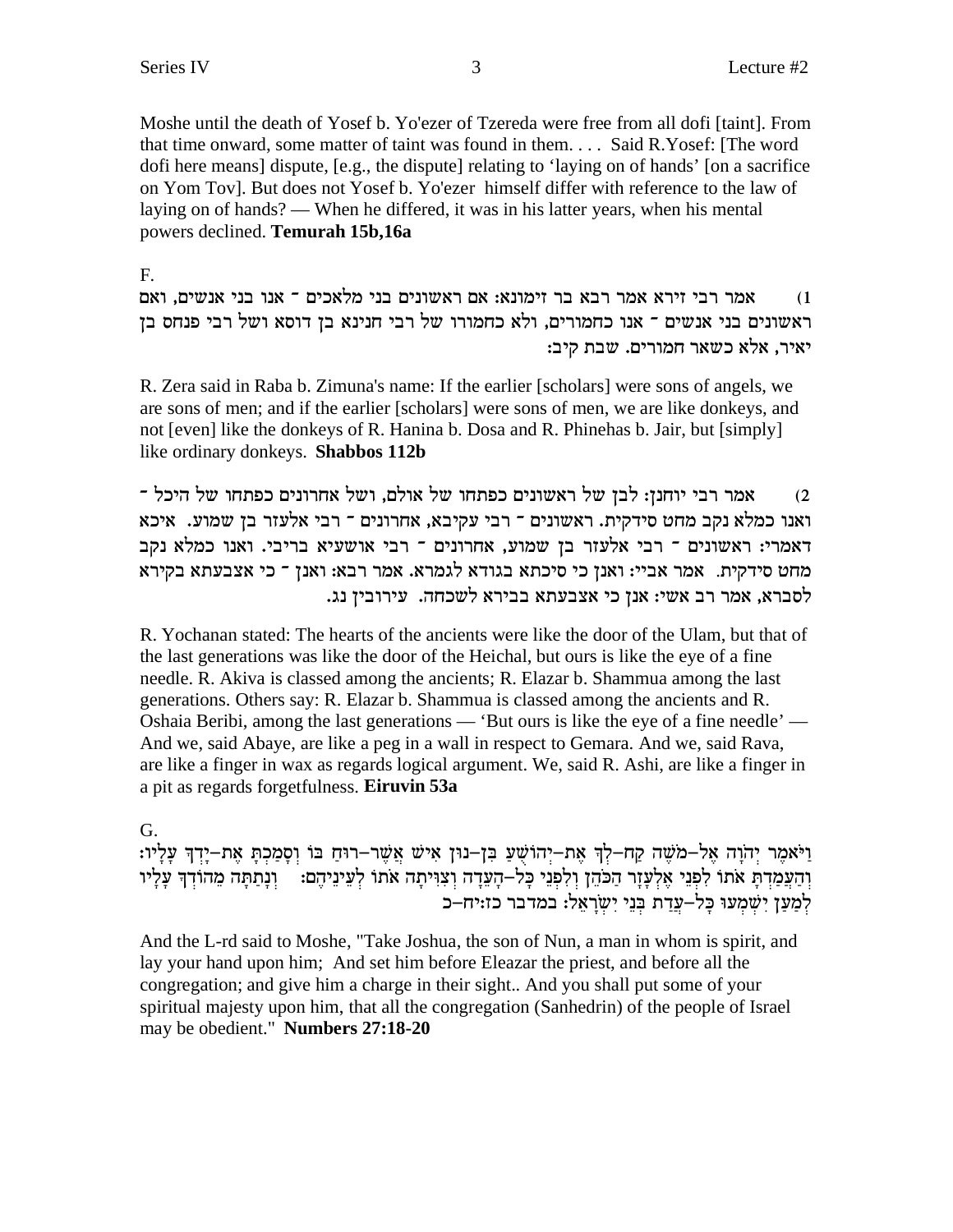H.

משה קבל תורה מסיני לא מפי מלאך ולא מפי שרף אלא מפי ממ"ה הקב"ה שנאמר אלה החקים והמשפטים והתורות (ויקרא כ"ו מ"ו). ומנין שכתבם לו שנאמר ויכתבם על שני לוחות אבנים (דברים ד' י"ג). משה מסר ליהושע שנאמר ויהושע בן נון מלא רוח חכמה כי סמך משה את ידיו עליו (שם ל"ד ט'). יהושע מסר לזקנים שנאמר ויעבדו העם את ד' [וגו'] (שופטים ב׳ ז׳) אשר האריכו ימים אבל לא שנים. זקנים מסרו לשופטים שנאמר וכי הקים ד׳ להם שופטים וגו' (שם י"ח). שופטים מסרו לעלי שנאמר ועלי הכהן יושב על הכסא (שמואל א׳ א׳ ט׳). ועלי מסר לשמואל שנאמר והנער שמואל הולך וגדל וגו׳ (שם ב׳ כ׳׳ו). שמואל מסר לנביאים שנאמר כי לא יעשה ד׳ א–להים דבר כי אם גלה סודו לעבדיו הנביאים (עמוס ג׳ ז׳). נביאים מסרו לחגי ולזכריה ולמלאכי וחגי זכריה ומלאכי מסרו לאנשי כנה״ג. | אבות דרבי נתן נוסחא ב פרק א

Moshe received the Torah from Sinai, not from the mouth of an angel nor from the mouth of a *Saraph*, but, rather from the mouth of the King of kings, the Holy One, blessed be He, as it is stated (Lev. 26:46), "These are the statutes, judgments, and Torahs". From what source do I know that He wrote it down for him? As is stated (Deut. 4:13), "And He wrote them on the two tablets of stone." Moshe gave it over to Joshua, as it is stated, "And Joshua the son of Nun was full of the spirit of wisdom; for Moshe had laid his hands upon him; and the people of Israel listened to him, and did as the L-rd commanded Moses." Joshua gave it over to the Elders, as it is stated (Judges 2:7), "And the people served the L-rd all the days of Joshua, and all the days of the elders who outlived Joshua, who had seen all the great works of the L-rd, that He did for Israel." They had long [productive] days [after Joshua's death] but did not live on for many years after. The Elders gave it over to the Judges as it is stated (Judges 2:18,19), "And when the L-rd raised for them judges, then the L-rd was with the judge, and saved them from the hand of their enemies all the days of the judge; for the L-rd relented because of their groaning, caused by those who oppressed them and troubled them. And it came to pass, when the Judge was dead, that they returned, and became more corrupt than their fathers, in following other gods to serve them, and to bow down to them; they did not cease any of their practices, nor their stubborn way." The Judges gave it over to Eli, as it is stated (Samuel I 1:9), "And Eli the priest sat upon a seat by the gate post of the temple of the L-rd." Eli gave it over to Samuel, as it is stated (Samuel I 2:26), "And the child Samuel grew on, and was in favor both with the L-rd, and also with men." Samuel gave it over to the Prophets, as it is stated (Amos 3:7), "Surely the L-rd G-d will do nothing, without revealing his secrets to his servants the Prophets." The Prophets gave it over to Chaggai, Zechariah, and Malachi. They in turn gave it over to the men of the Great Assembly. Avos D'R. Nosson II: Chap.1

 $\overline{4}$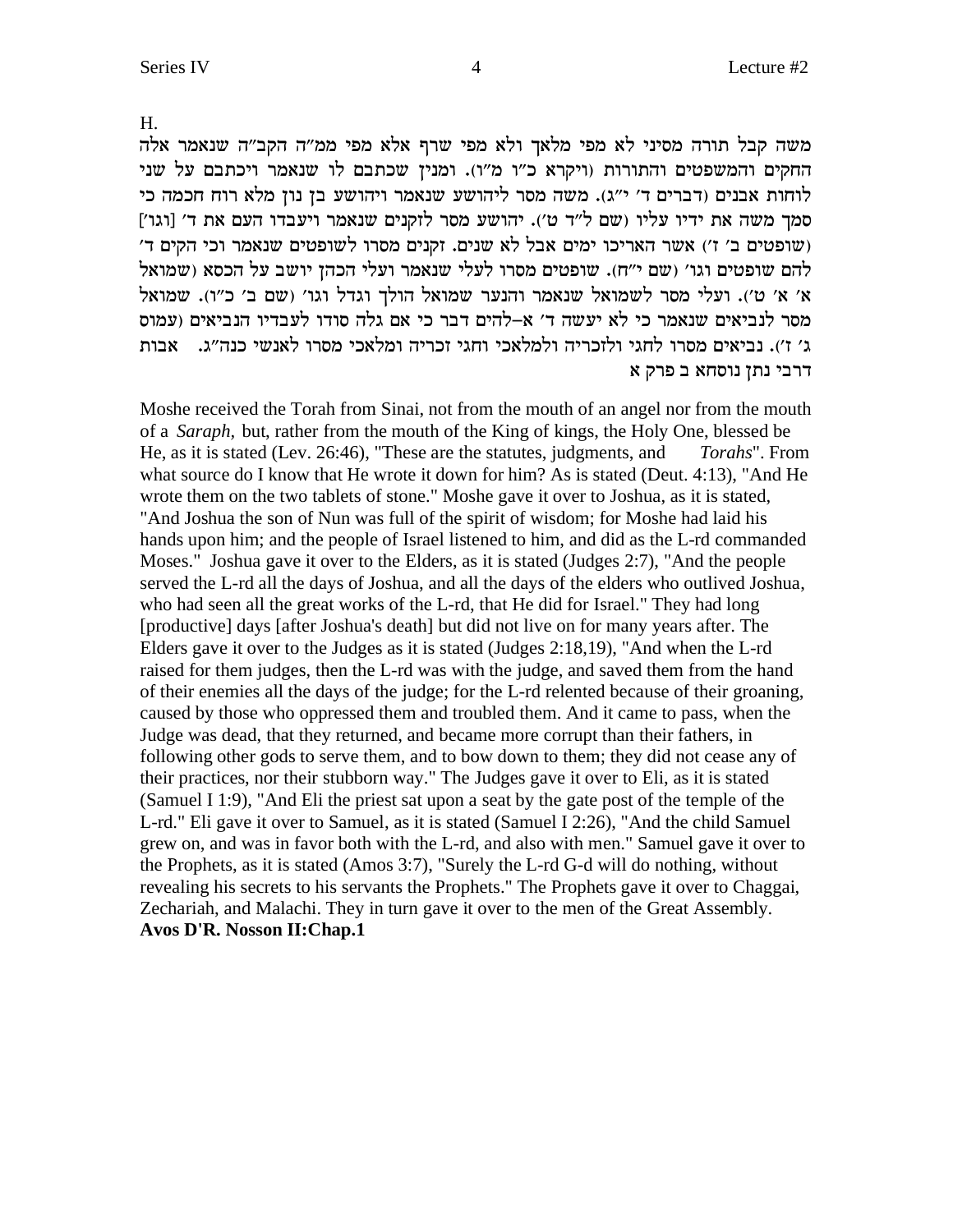#### $\Pi$ . The Awe of Mount Sinai

#### A.

(דברים ד') והודעתם לבניך ולבני בניך, וכתיב בתריה יום אשר עמדת לפני ד' א-להיך בחורב, מה להלן באימה וביראה וברתת ובזיע אף כאן באימה וביראה וברתת ובזיע. ברכות כב.

"And thou shalt make them known to thy children and thy children's children", and it is written immediately afterwards, "The day on which thou didst stand before the L-rd your G-d in Horeb". (Deuteronomy 4:9,10) Just as there it was in dread and fear and trembling and quaking, so here too, [when one studies Torah,] it must be in dread and fear and trembling and quaking. Berachos 22a

### $B<sub>1</sub>$

משה עלה בענן ונתכסה בענן ונתקדש בענן כדי לקבל תורה לישראל בקדושה, שנאמר ושמות כד) וישכן כבוד ד' על הר סיני. זה היה מעשה אחר עשרת הדברות, שהיו תחלה לארבעים יום, דברי רבי יוסי הגלילי . . . רבי נתן אומר: לא בא הכתוב אלא למרק אכילה ושתיה שבמעיו, לשומו כמלאכי השרת. רבי מתיא בן חרש אומר: לא בא הכתוב אלא לאיים עליו, כדי שתהא תורה ניתנת באימה, ברתת ובזיע, שנאמר (תהלים ב) עבדו את ד' ביראה וגילו ברעדה. מאי וגילו ברעדה? אמר רב אדא בר מתנה אמר רב: במקום גילה שם תהא רעדה. יומא ד.:

Moshe went up in a cloud, was covered by the cloud, and was sanctified by the cloud in order that he might receive the Torah for Israel in sanctity, as it is written: And the glory of the Lord abode upon Mount Sinai (Exodus 24). This took place after the Ten Commandments, which were at the beginning of the forty days, this is the view of R. Yosei the Galilean. . . . R. Nassan says: The purpose of Scripture was that he [Moshe] might be purged of all food and drink in his bowels so as to make him equal to the ministering angels. R. Massiah b. Heresh says, The purpose of Scripture here was to inspire him with awe, so that the Torah be given with awe, with dread, with trembling, as it is said (Psalms 2): Serve the L-rd with fear and rejoice with trembling. What is the meaning of 'And rejoice with trembling'? — R. Adda b. Mattena says in the name of Rav: Where there will be joy (Torah), there shall be trembling. Yoma 4a-b

# $C_{\cdot}$

ההוא תלמידא דהוה קא אזיל בתריה דרבי ישמעאל ברבי יוסי בשוקא דציון. חזייה דקא מפחיד, אמר ליה: חטאה את דכתיב (ישעיהו ל"ג) פחדו בציון חטאים. אמר ליה: והכתיב (משלי כ״ח) אשרי אדם מפחד תמיד ־ אמר ליה: ההוא בדברי תורה כתיב. ברכות ס.

A certain disciple was once following R. Ishmael son of R. Yosei in the market place of Zion. The latter noticed that he looked afraid, and said to him: You are a sinner, because it is written: The sinners in Zion are afraid. (Isaiah 33) He replied: But it is written: Fortunate is the man who is always afraid?(Prov.  $28$ ) — He replied: That verse refers to words of Torah. Berachos 60a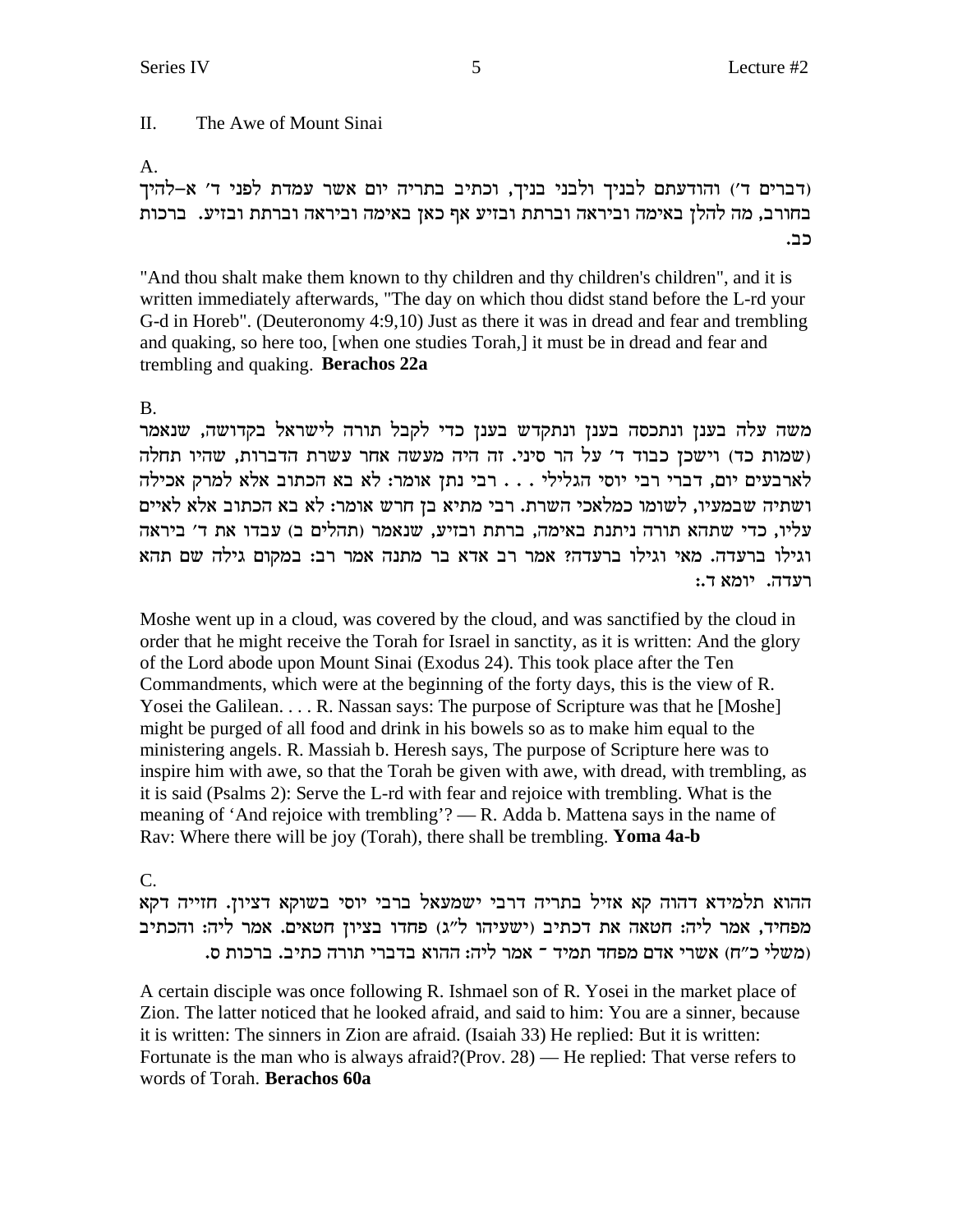# D. כל מי שאפשר למחות לאנשי ביתו ולא מיחה ־ נתפס על אנשי ביתו, באנשי עירו ־ נתפס על אנשי עירו. בכל העולם כולו <sup>–</sup> נתפס על כל העולם כולו. אמר רב פפא: והני דבי ריש גלותא נתפסו על כולי עלמא. שבת נד:

Whoever can forbid his household [to commit a sin] but does not, is punished for [the sins of] his household; [if he can forbid] his fellow citizens, he is punished for [the sins of] his fellow citizens; if the whole world, he is seized for [the sins of] the whole world. R. Papa observed, And the members of the Exilarch's [household] are punished for the sins of the whole world. **Shabbos 54b**

# III. A Tradition of Scholarship

### A.

אמר רבי חמא ברבי חנינא: מימיהן של אבותינו לא פרשה ישיבה מהם. היו במצרים ישיבה עמהם, שנאמר (שמות ג) לך ואספת את זקני ישראל, היו במדבר ־ ישיבה עמהם, שנאמר , כמדבר יא) אספה לי שבעים איש מזקני ישראל. אברהם אבינו זקן ויושב בישיבה היה) שנאמר (בראשית כד) ואברהם זקן בא בימים, יצחק אבינו זקן ויושב בישיבה היה שנאמר (בראשית כז) ויהי כי זקן יצחק, יעקב אבינו זקן ויושב בישיבה היה, שנאמר (בראשית מח) (עיני ישראל כבדו מזקן. אליעזר עבד אברהם זקן ויושב בישיבה היה, שנאמר (בראשית כד .<br>ויאמר אברהם אל עבדו זקז ביתו המשל בכל אשר לו, אמר רבי אלעזר: שמושל בתורת רבו . בראשית טו) הוא דמשק אליעזר אמר רבי אלעזר: שדולה ומשקה מתורתו של רבו לאחרים) אמר רב: קיים אברהם אבינו כל התורה כולה, שנאמר (בראשית כו) עקב אשר שמע אברהם בקלי וגו׳. אמר ליה רב שימי בר חייא לרב: ואימא שבע מצות ־ הא איכא נמי מילה. ־ ואימא :שבע מצות ומילה ־ אמר ליה: אם כן מצותי ותורתי למה לי? אמר (רב) (מסורת הש"ס דרבא]) האיתימא רב אשי: קיים אברהם אבינו אפילו עירובי תבשילין, שנאמר תורתי ה אחת תורה שבכתב ואחת תורה שבעל פה. יומא כח:

R. Hama b. Hanina said: Our ancestors were never left without the scholars' council (ישיבה). In Egypt they had the scholars' council, as it is said: Go and gather the elders of Israel together; in the wilderness they had the scholars' council, as it is said: Gather unto Me seventy men of the elders of Israel; our father Abraham was an elder and a member of the scholars' council, as it is said: And Abraham was an elder ( $\tau$  = zaken) well stricken in age; our father Isaac was an elder and a member of the scholars' council, as it is said: And it came to pass when Isaac was an elder [zaken]; our father Jacob was an elder and a member of the scholars' council, as it is said: Now the eyes of Israel were dim with age [zaken]; [even] Eliezer, the servant of Abraham was an elder and a member of the scholars' council, as it is said: And Abraham said unto his servant, the elder of his house, that ruled over all he had, which R. Eleazar explained to mean that he ruled over [knew, controlled] the Torah of his master. Regarding "Eliezer of Damascus" did R. Eleazar say: He was so called because he drew and gave drink to others of his master's teachings. Rav said: Our father Abraham kept the whole Torah, as it is said: Because Abraham hearkened to My voice [kept My charge, My commandments, My statutes, and My laws]. (Gen. 26) R. Shimi b. Hiyya said to Rav: Say, perhaps, that this refers to the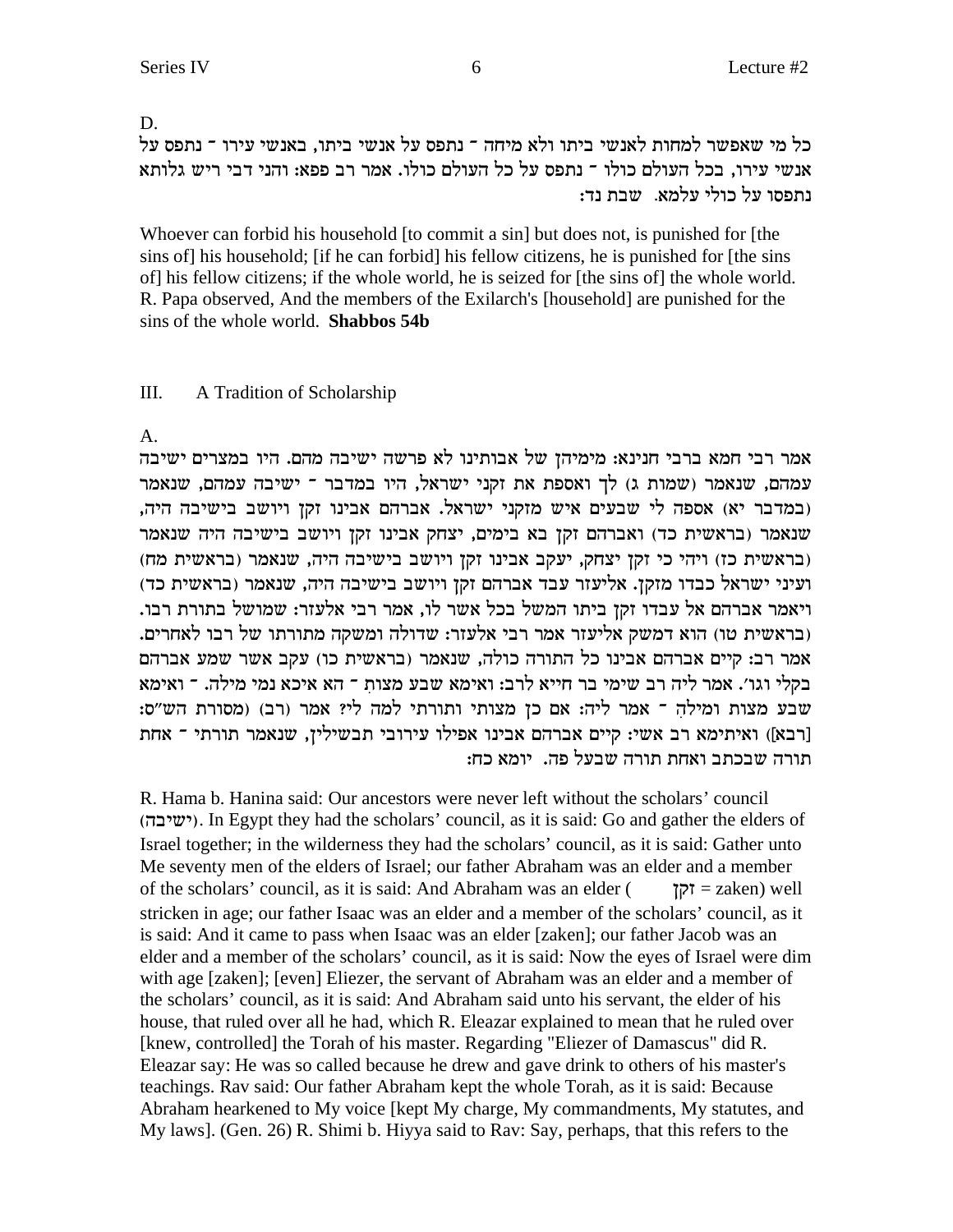seven laws? — Surely, there was also that of circumcision! Then say that it refers to the seven laws and circumcision [and not to the whole Torah]? — If that were so, why does Scripture say: 'My commandments and My laws'? Rava or R. Ashi said: Abraham, our father, kept even the law concerning 'eruv tavshilin' (allowing one to cook from Yom Tov to Shabbos), as it is said: 'My Torahs': one being the written Torah, the other, the oral Torah. Yoma 28b

#### Universal Literacy  $B<sub>1</sub>$ וישב גדעון בן יואש מן המלחמה מלמעלה החרס: וילכד נער מאנשי סכות וישאלהו  $(1)$ ויכתב אליו את שרי סכות ואת זקניה שבעים ושבעה איש: שופטים פרק ח:יג/יד

And Gideon the son Joash returned from the battle while the sun was still up. And caught a young man of the men of Succoth, and inquired of him; and he wrote for him a list of the princes of Succoth and the elders thereof, seventy seven men. **Judges 8:8** 

```
מני אפרים שרשם בעמלק אחריך בנימין בעממיך מני מכיר ירדו מחקקים ומזבולן
                                                            (2)משכים בשבט ספר: שופטים פרק ה:יד
```
They whose root is out of Ephraim were against Amalek; after thee, Benjamin, among the people; out of Machir came down lawgivers, and out of Zebulon they that handle the pen of the scribe. Judges 5:14

IV. Elders in the Gate and the The Court System in Antiquity

# A.

שפטים ושטרים תתן לך בכל שעריך אשר ידוד אלקיך נתן לך לשבטיך ושפטו את העם משפט צדק. דברים פרק טז:יח

Judges and officers shalt thou make thee *in all thy gates* which the L-rd thy G-d giveth thee, throughout thy tribes; and they shall judge the people with just judgment. Deuteronomy 16:18

 $B<sub>1</sub>$ 

ואם לא יחפץ האיש לקחת את יבמתו ועלתה יבמתו השערה אל הזקנים ואמרה מאין יבמי להקים לאחיו שם בישראל לא אבה יבמי. דברים פרק כה פסוק ז

And if the man does not want to take his brother's wife, then let his brother's wife go up to the gate unto the elders, and say, My husband's brother refuses to raise up unto his brother a name in Israel, he will not perform the duty of my husband's brother. Deuteronomy 25:7

 $C_{\cdot}$ 

ובעז עלה השער וישב שם והנה הגאל עבר אשר דבר בעז ויאמר סורה שבה פה פלני אלמני ויסר וישב: ויקח עשרה אנשים מזקני העיר ויאמר שבו פה וישבו: רות פרק ד:א/ב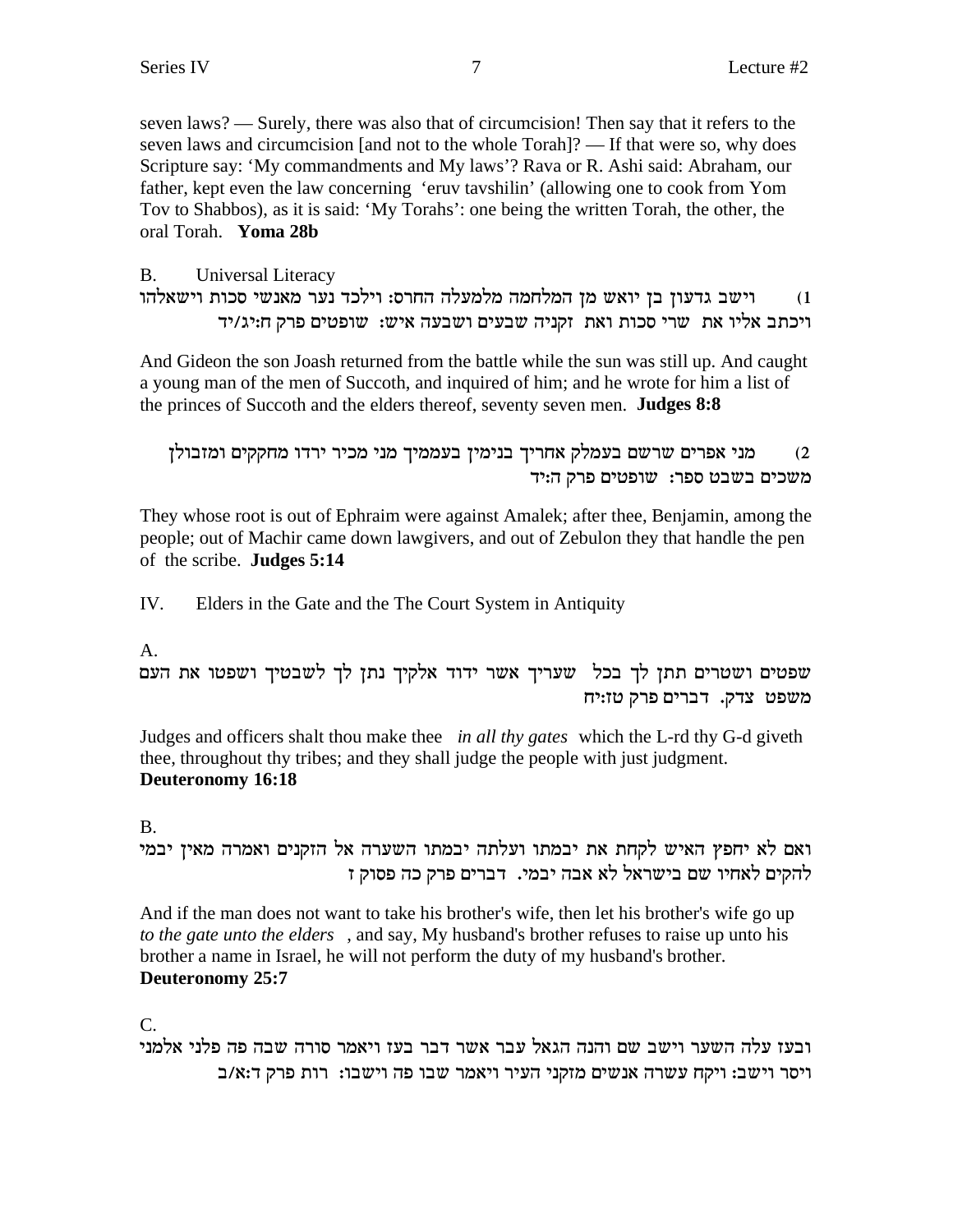Boaz then *went up to the gate* and sat down there, and behold, the kinsman of whom Boaz had spoken came by unto whom he said: Ho, such a one! turn aside, sit down here. And he turned aside and sat down. And he took *ten men of the elders of the city* , and said, Sit ye down here. And they sat down. **Ruth 4:1,2**

D.

והשכים אבשלום ועמד על יד דרך השער ויהי כל האיש אשר יהיה לו ריב לבוא אל המלך .<br>למשפט ויקרא אבשלום אליו ויאמר אי מזה עיר אתה ויאמר מאחד שבטי ישראל עבדך. שמואל ב פרק טו:ב $w$ 

And Absalom rose up early, *and stood beside the way of the gate* ; and it was so, that when any man that had a controversy came to the king for judgement, then Absalom called unto him, and said, Of what city art thou? And he said, Thy servant is of one of the tribes of Israel. **Samuel II 15:2**

E.

ענאו רע ואהבו טוב והציגו בשער משפט אולי יחנן ידוד אלקי צבאות שארית יוסף: עמוס פרק ה:טו

Hate the evil, and love the good, *and establish judgement in the gate* ; it may be that the L-rd, G-d of hosts, will be gracious unto the remnant of Joseph. **Amos 5:15**

F.

זקנים משער שבתו בחורים מנגינתם. איכה פרק ה:יד

*The elders have ceased from the gates* , the young men from their music. **Lamentations 5:14**

G.

ראמות לאויל חכמות בשער לא יפתח פיהו. משלי פרק כד פסוק ז

Wisdom is too lofty for a fool (or skeptic), *in the gate* he does not open his mouth. **Mishlei (Proverbs) 24:7**

H.

נודע בשערים בעלה בשבתו עם זקני ארץ: משלי פרק לא:כג

Her husband is known in the *gates, when he sitteth among the elders* of the land. **Mishlei 31:23**

I.

ומחטיאי אדם בדבר ולמוכיח בשער יקשון ויטו בתהו צדיק: ישעיהו פרק כט:כא

They make a person sin through their word (false prophecy), and lay a snare for him that reproves them in the gate, and turn aside the just, for a thing of nought. **Isaiah 29:21**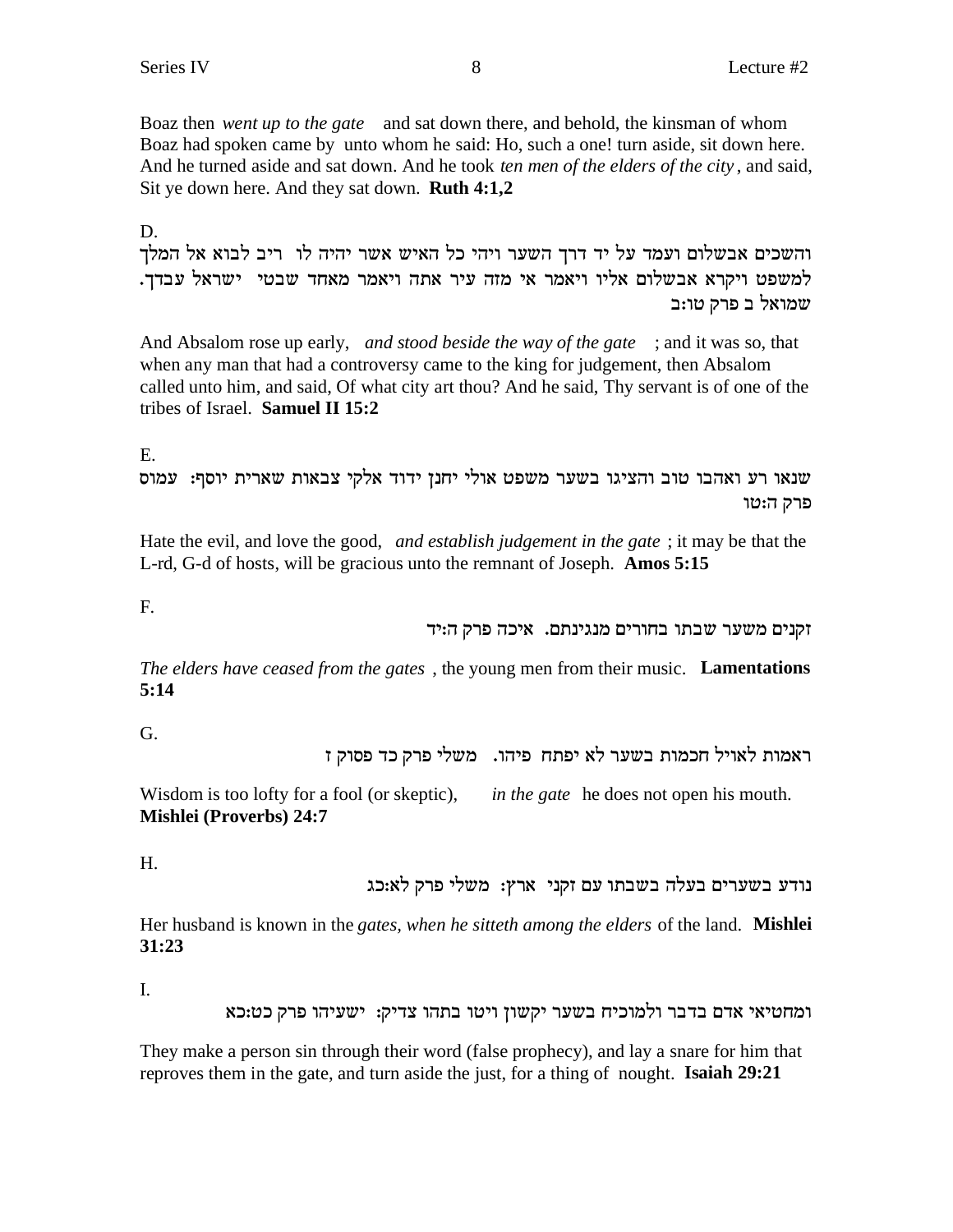$J<sub>1</sub>$ 

(א) ויפתח הגלעדי היה גבור חיל והוא בן אשה זונה ויולד גלעד את יפתח: (ב) ותלד אשת גלעד לו בנים ויגדלו בני האשה ויגרשו את יפתח ויאמרו לו לא תנחל בבית אבינו כי בן אשה אחרת אתה: (ג) ויברח יפתח מפני אחיו וישב בארץ טוב ויתלקטו אל יפתח אנשים ריקים ויצאו עמו: פ (ד) ויהי מימים וילחמו בני – עמון עם – ישראל: (ה) ויהי כאשר נלחמו בני עמון עם ישראל וילכו זקני גלעד לקחת את יפתח מארץ טוב: (ו) ויאמרו ליפתח לכה והייתה לנו לקצין ונלחמה בבני עמון: (ז) ויאמר יפתח לזקני גלעד הלא אתם שנאתם אותי ותגרשוני מבית אבי ומדוע באתם אלי עתה כאשר צר לכם: (ח) ויאמרו זקני גלעד אל - יפתח לכן עתה שבנו אליך והלכת עמנו ונלחמת בבני עמון והיית לנו לראש לכל ישבי גלעד: שופטים פרק יא

Now Yiphtah the Gileadite was a mighty man of valor, and he was the son of a harlot; and Gilead begat Yiphtah. And Gilead's wife bore him sons; and his wife's sons grew up, and they thrust out Yiphthah and said unto him, "Thou shalt not inherit in our father's house; for thou art the son of a strange woman." Then Yiphtah fled from his brethren, and dwelt in the land of Tov; and there were gathered vain men to Yiphtah, and went out with him. And it came to pass in the process of time, that the children of Ammon made war against Israel. And it was so, that when the children of Ammon made war against Israel, the elders of Gilead went to fetch Yiphtah out of the land of Tov. And they said unto Yiphtah, "Come and be our captain that we may fight with the children of Ammon." And Yiphtah said unto the elders of Gilead, Didn't you hate me, and expel me out out of my father's house? and why have you come unto me now when you are in distress? And the elders of Gilead said unto Yiphtah, "Therefore we turn again to thee now, that thou mayest go with us, and fight against the children of Ammon, and be our head over all the inhabitants of Gilead." Judges 11:1-8

# $K_{\cdot}$

אז יקהל שלמה את זקני ישראל את כל ראשי המטות נשיאי האבות לבני ישראל אל המלך שלמה ירושלם להעלות את ארון ברית ידוד מעיר דוד היא ציון: ויקהלו אל המלך שלמה כל איש ישראל בירח האתנים בחג הוא החדש השביעי: ויבאו כל זקני ישראל וישאו הכהנים את הארון: למלכים א פרק ח:א–ג

Then Solomon assembled the elders of Israel, and all the heads of the tribes, the chiefs of the fathers of the children of Israel, unto king Solomon in Jerusalem, that they might bring up the ark of the covenant of the L-rd out of the city of David which is Zion. And all the men of Israel assembled themselves unto king Solomon at the feast in the month Ethanim which is the seventh month. And all the elders of Israel came, and the priests took up the ark. **Kings I 8:1-3** 

# $\mathbf{L}$

וידבר אליה כי אדבר אל נבות היזרעאלי ואמר לו תנה לי את כרמך בכסף או אם חפץ אתה אתנה לך כרם תחתיו ויאמר לא אתן לך את כרמי: ותאמר אליו איזבל אשתו אתה עתה תעשה מלוכה על ישראל קום אכל לחם ויטב לבך אני אתן לך את כרם נבות היזרעאלי: ותכתב ספרים בשם אחאב ותחתם בחתמו ותשלח הספרים ספרים אל הזקנים ואל החרים אשר בעירו הישבים את נבות: ותכתב בספרים לאמר קראו צום והושיבו את נבות בראש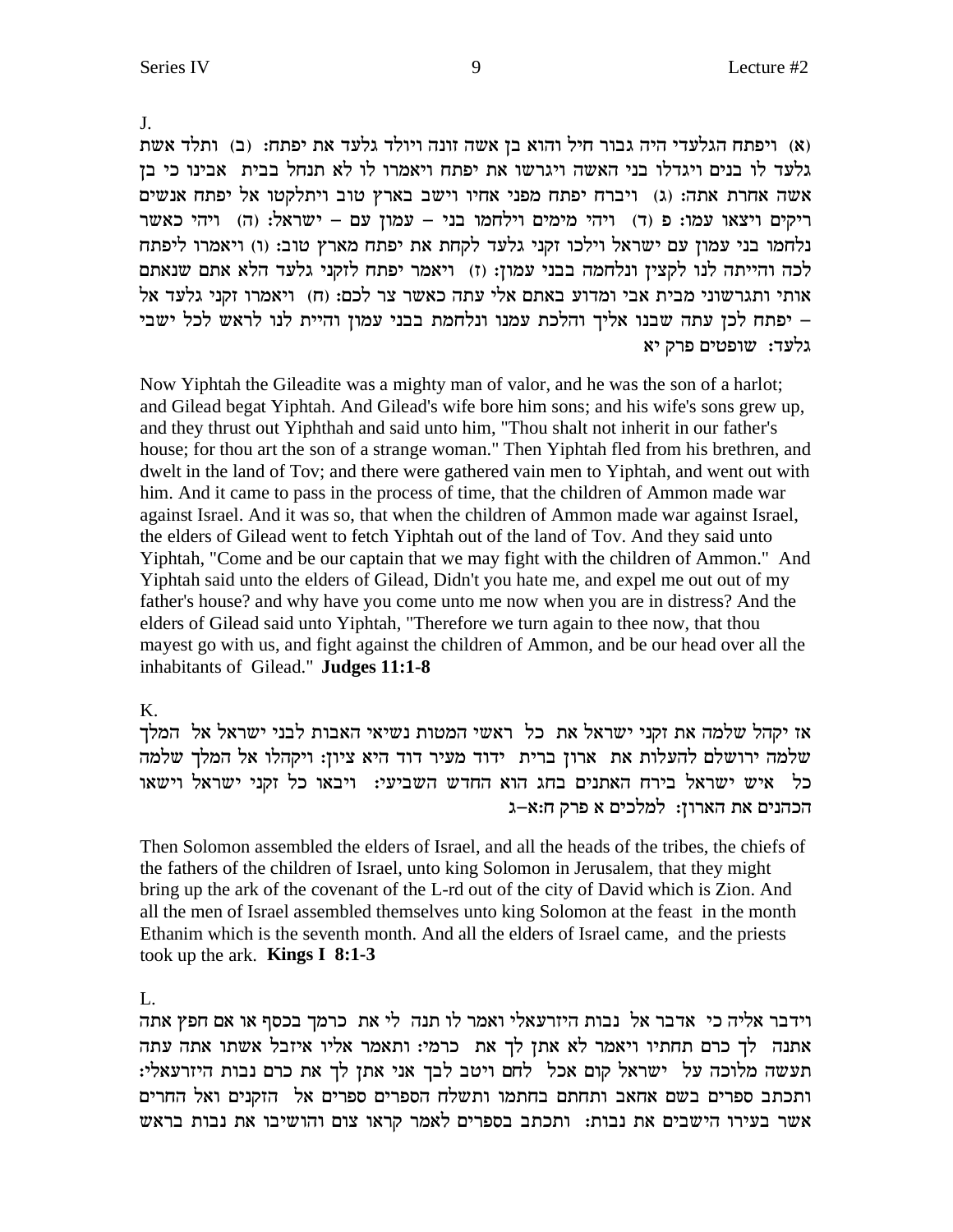העם: והושיבו שנים אנשים בני בליעל נגדו ויעדהו לאמר ברכת אלקים ומלך והוציאהו וסקלהו וימת: ויעשו אנשי עירו הזקנים והחרים אשר הישבים בעירו כאשר שלחה אליהם :איזבל כאשר כתוב בספרים אשר שלחה אליהם: קראו צום והשיבו את נבות בראש העם ויבאו שני האנשים בני בליעל וישבו נגדו ויעדהו אנשי הבליעל את נבות נגד העם לאמר ברך נבות אלקים ומלך ויצאהו מחוץ לעיר ויסקלהו באבנים וימת: וישלחו אל איזבל לאמר סקל נבות וימת: ויהי כשמע איזבל כי סקל נבות וימת ותאמר איזבל אל אחאב קום רש את כרם נבות היזרעאלי אשר מאן לתת לך בכסף כי אין נבות חי כי מת: מלכים א פרק כא:ו–טו

And he (Ahab) said unto her, Because I spake unto Naboth the Jezreelite, and said unto him, Give me thy vineyard for money; or else, if it please thee, I will give thee another vineyard for it: and he answered, I will not give thee my vineyard. And Jezebel his wife said unto him, Dost thou now govern the kingdom of Israel? Arise, and eat bread, and let thine heart be merry; I will give thee the vineyard of Naboth the Jezreelite. So she wrote letters in Ahab's name, and sealed them with his seal, and sent the letters unto the elders and to the nobles that were in his city, dwelling with Naboth. And she wrote in the letters, saying, *Proclaim a fast* , and set Naboth on high among the people: And set *two men*, wicked men, before him, to bear witness against him, saying, Thou didst blaspheme G-d, and the king. And then carry him out, and stone him, that he may die. And the men of this city, even *the elders* and the nobles who were the inhabitants in his city, did as Jezebel had sent unto them, and as it was written in the letters which she had sent unto them. They proclaimed a fast, and set Naboth on high among the people. And there came in two men, wicked men, and sat before him: and the wicked men witnessed against him even against Naboth, in the presence of the people, saying Naboth did blaspheme G-d and the king. *Then they carried him forth out of the city, and stoned him with stones, that he died*. Then they sent to Jezebel, saying Naboth is stoned, and is dead. And it came to pass, when Jezebel heard that Naboth was stoned, and was dead, that Jezebel said to Ahab, Arise, take possession of the vineyard of Naboth the Jezreelite, which he refused to give thee for money: for Naboth is not alive, but dead. **Kings I 21:6-15**

#### M.

קדשו צום קראו עצרה אספו זקנים כל ישבי הארץ בית ידוד אלקיכם וזעקו אל ידוד. יואל פרק א:יד

Sanctify ye a fast, call a solemn assembly, *gather the elders* and all the inhabitants of the land into the house of L-rd, your G-d, and cry unto the Lord. **Joel 1:14**